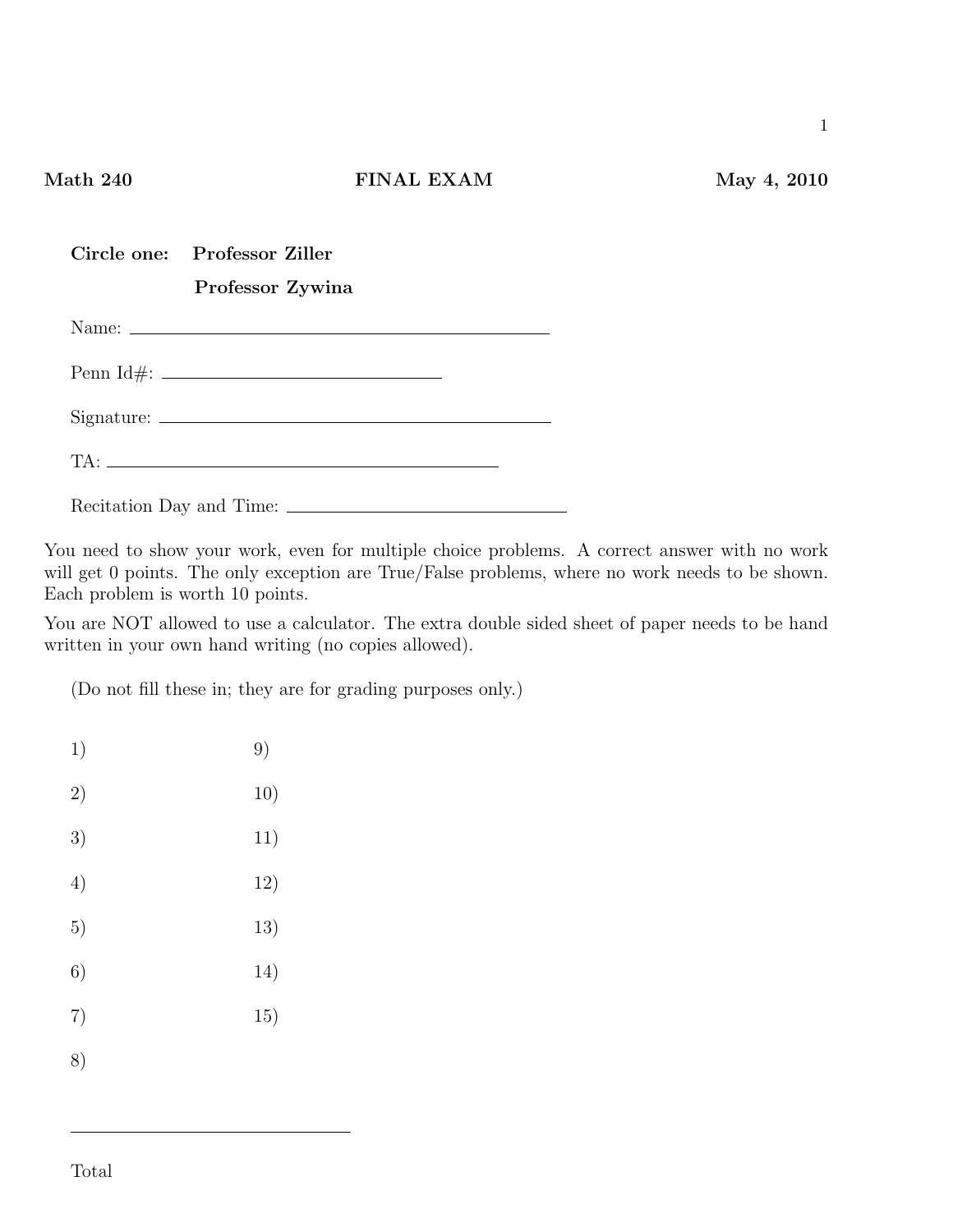1. For what values of a does the following system have infinitely many solutions?

$$
x + y + z = 1
$$

$$
2x + ay + z = 0
$$

$$
-x + y + z = 3
$$

Answer:

(a) 0 (b) 3 (c) 2 (d) 1 (e) 4 (f)  $-8$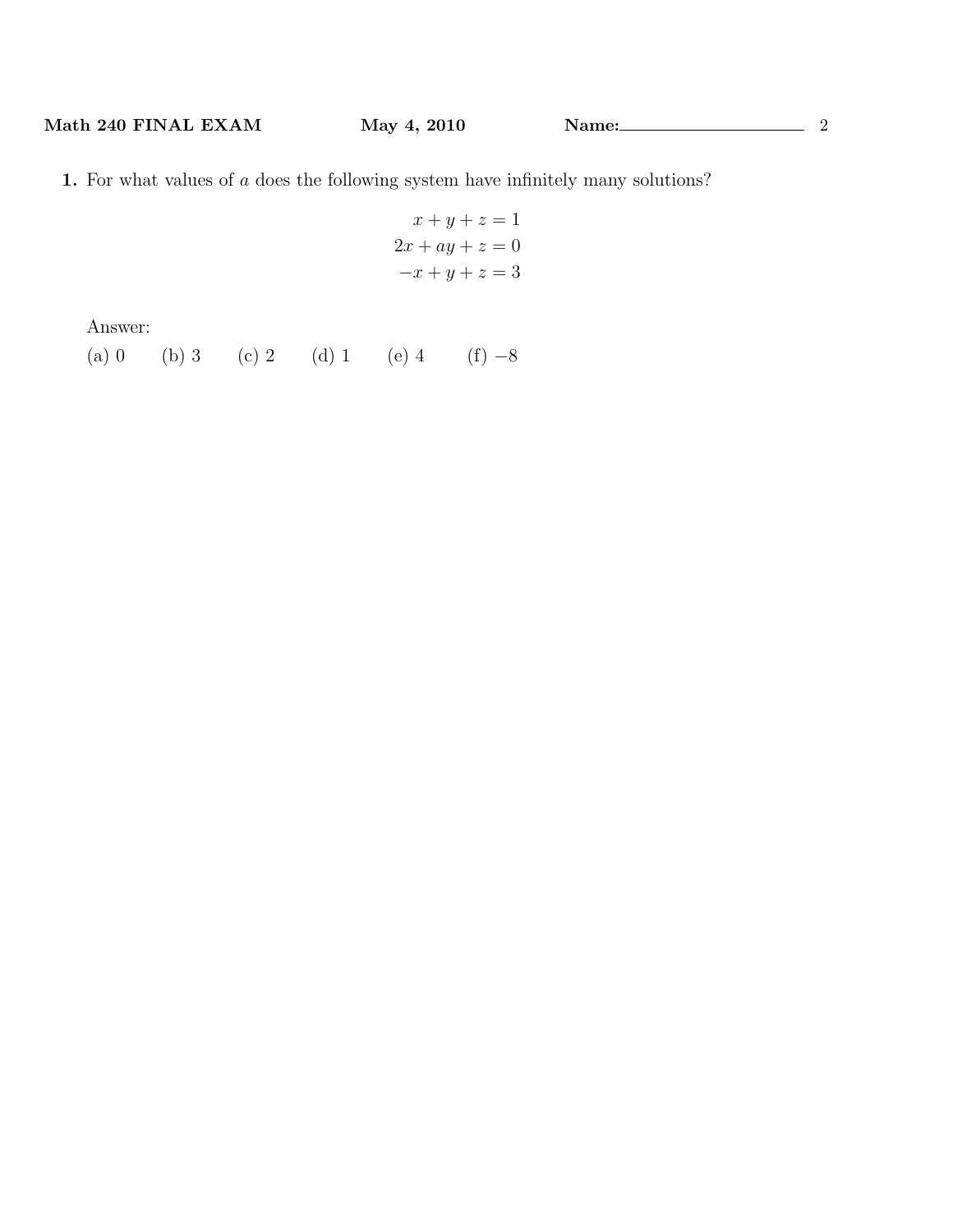2. (a) Find the rank of the matrix

$$
A = \begin{pmatrix} 0 & 1 & 0 & 0 \\ 0 & 0 & 1 & 0 \\ 1 & 0 & 0 & 1 \\ 0 & 1 & 0 & 0 \end{pmatrix}
$$

- (b) What is  $\det A$ ?
- (c) The set of solutions of the homogeneous system  $AX = 0$  depends on how many arbitrary parameters?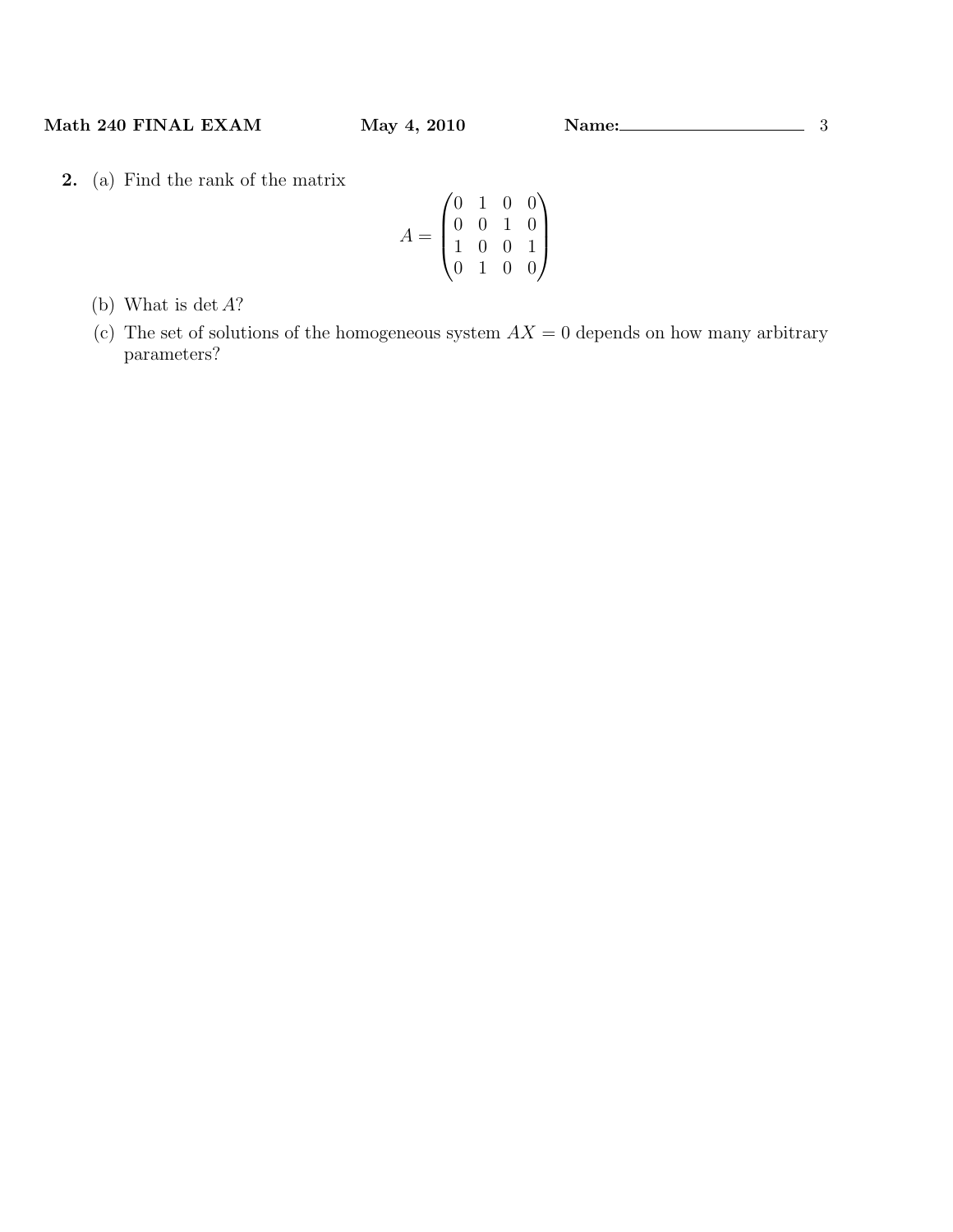3. Let A be the matrix

$$
A = \begin{pmatrix} -5 & -4 \\ 8 & k \end{pmatrix}
$$

For which value of  $k$  does there exist an invertible matrix  $P$  such that

$$
PAP^{-1} = \begin{pmatrix} -1 & 0\\ 0 & 3 \end{pmatrix}
$$

Answer:

(a) 2 (b) 7 (c) −4 (d) 8 (e) −2 (f) −8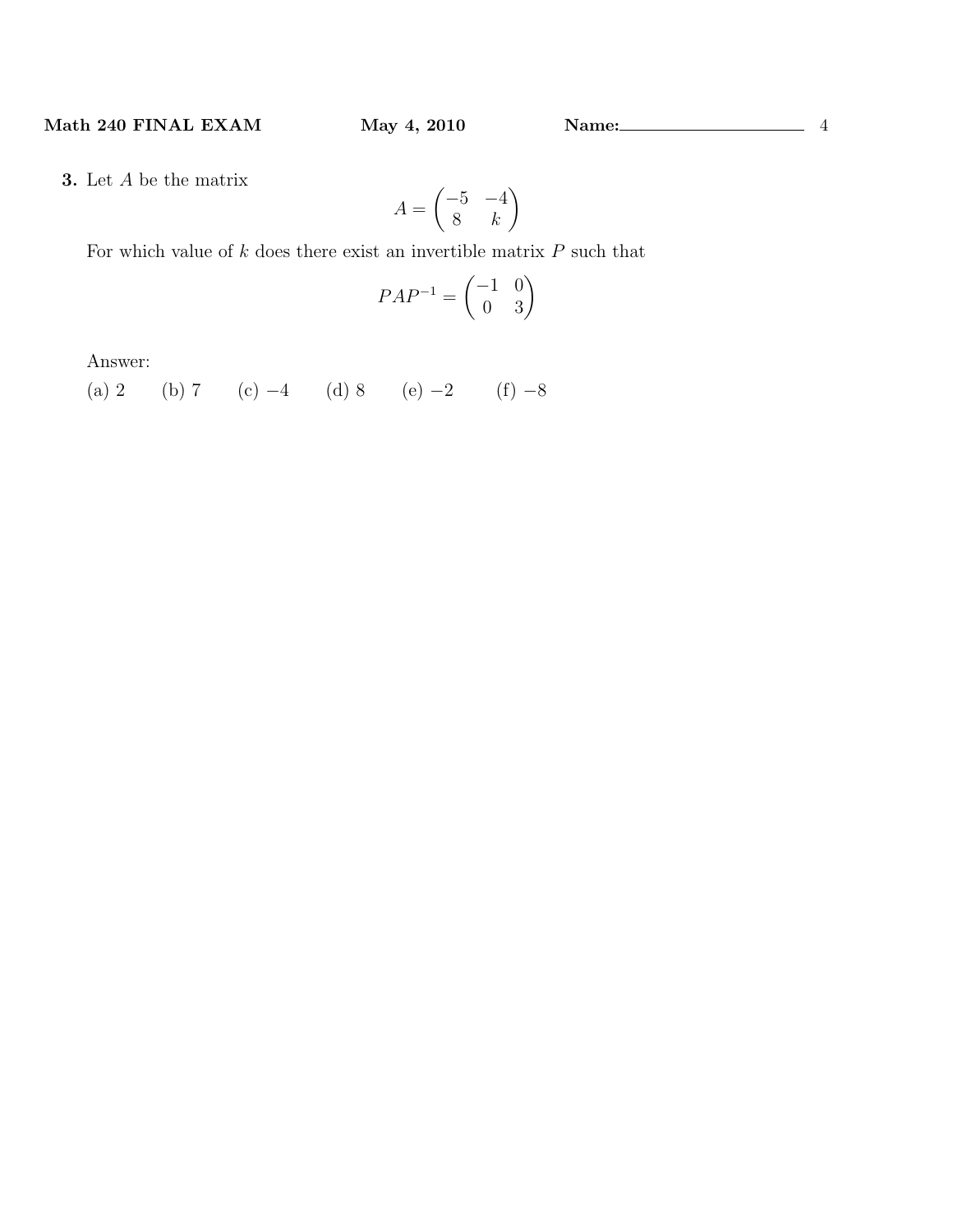4. Find the maximal number of linearly independent eigenvectors for the matrix

$$
\begin{pmatrix} 1 & 1 & 1 \ 0 & 0 & 4 \ 0 & -1 & 4 \end{pmatrix}
$$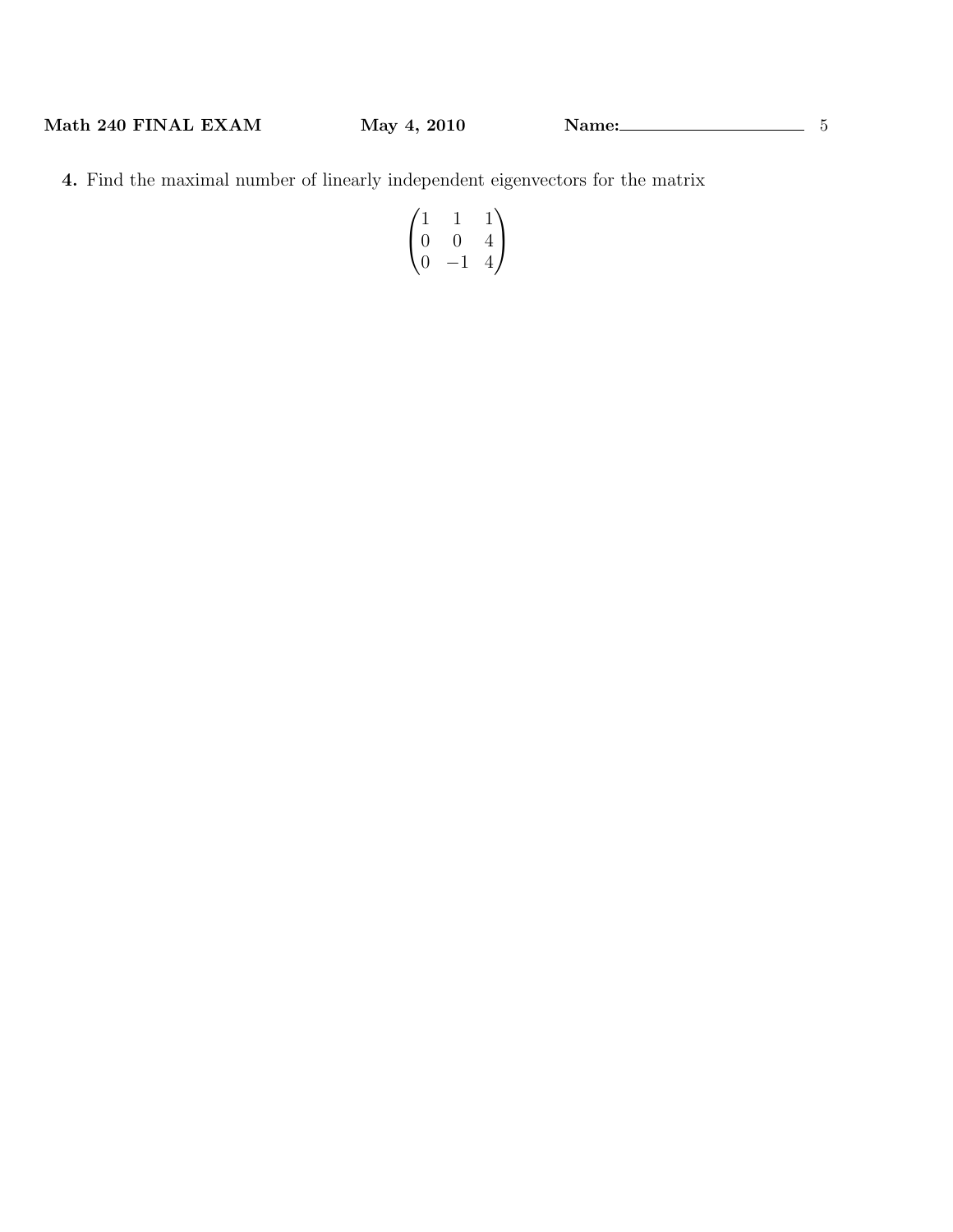$$
x' = -x + ky
$$

$$
y' = y
$$

satisfies  $\lim_{t\to+\infty}$  $x(t)$  $y(t)$  $= 1$  where k is some unknown constant. What is  $k$ ?

Answer:

(a) 2 (b) 4 (c) −4 (d) 8 (e) −2 (f) −8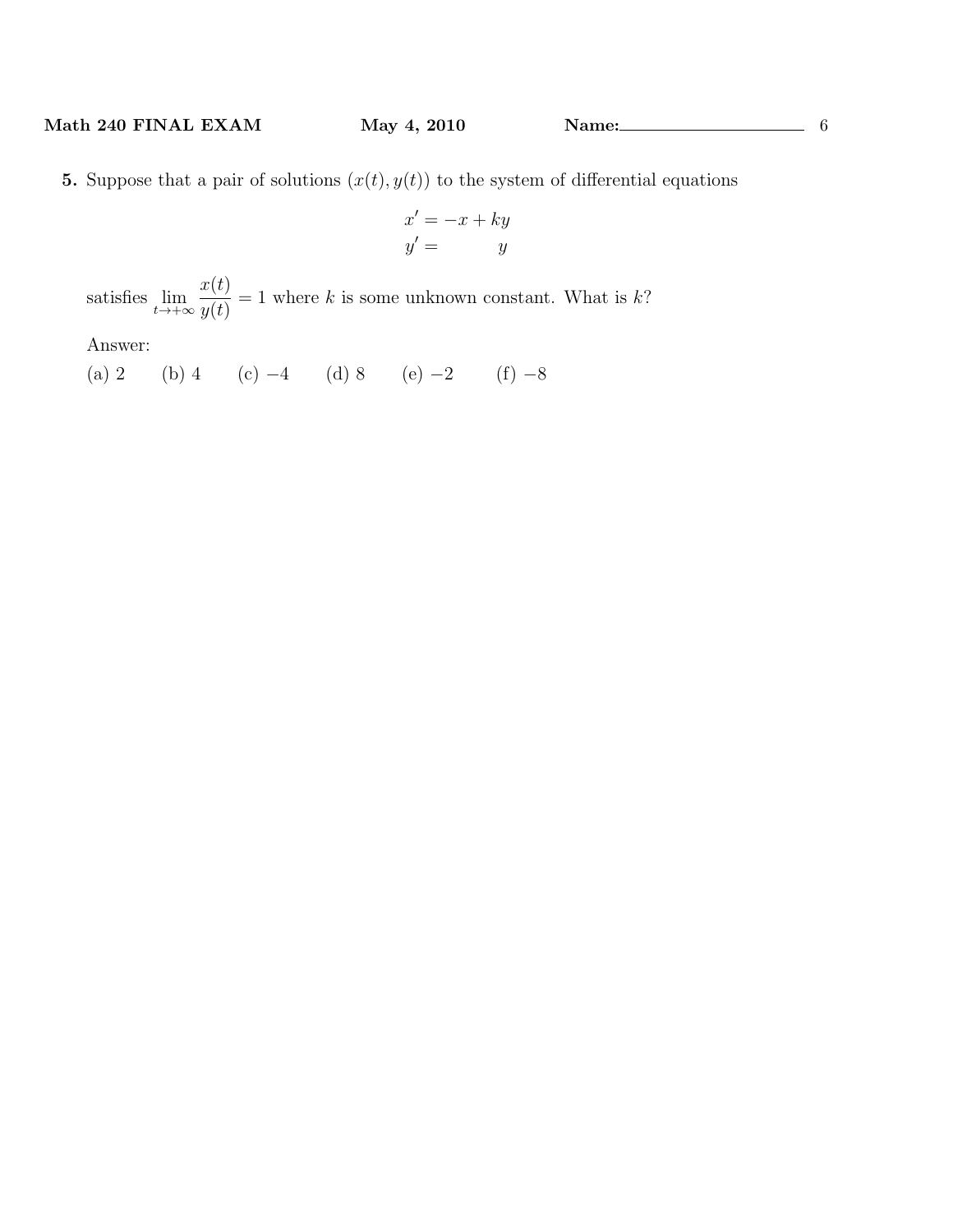6. Find the general solution to the system

$$
X' = \begin{pmatrix} 2 & -4 \\ 0 & 2 \end{pmatrix} X
$$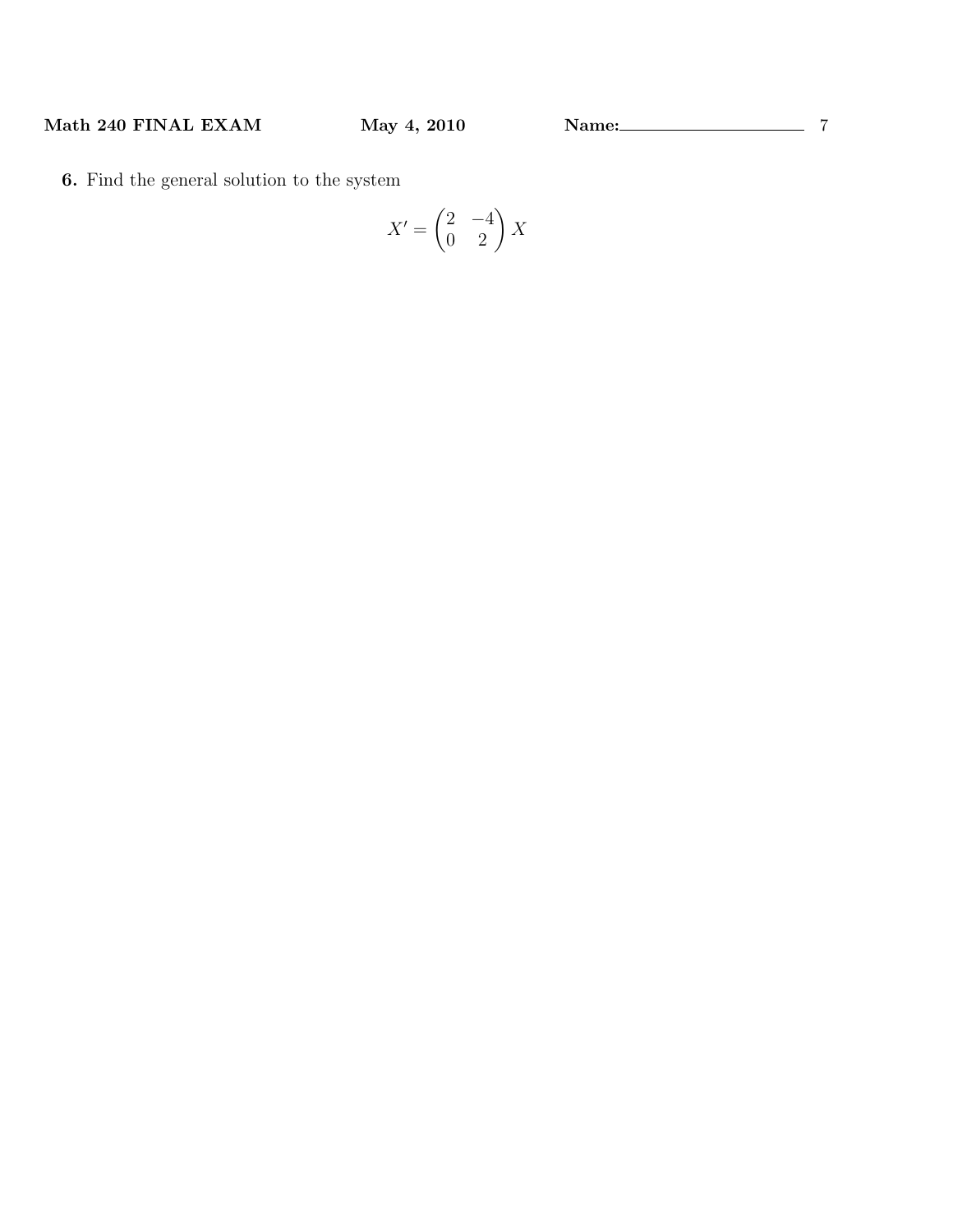7. Let  $y(t)$  be the solution of

$$
y'' - 2y' + y = 2e^t
$$

which satisfies the initial conditions  $y(0) = 0$  and  $y'(0) = 2$ . Find  $y(1)$ .

Answer:

(a) e (b)  $1/e$  (c)  $3e$  (d)  $3/e$  (e)  $e^2$  (f) -8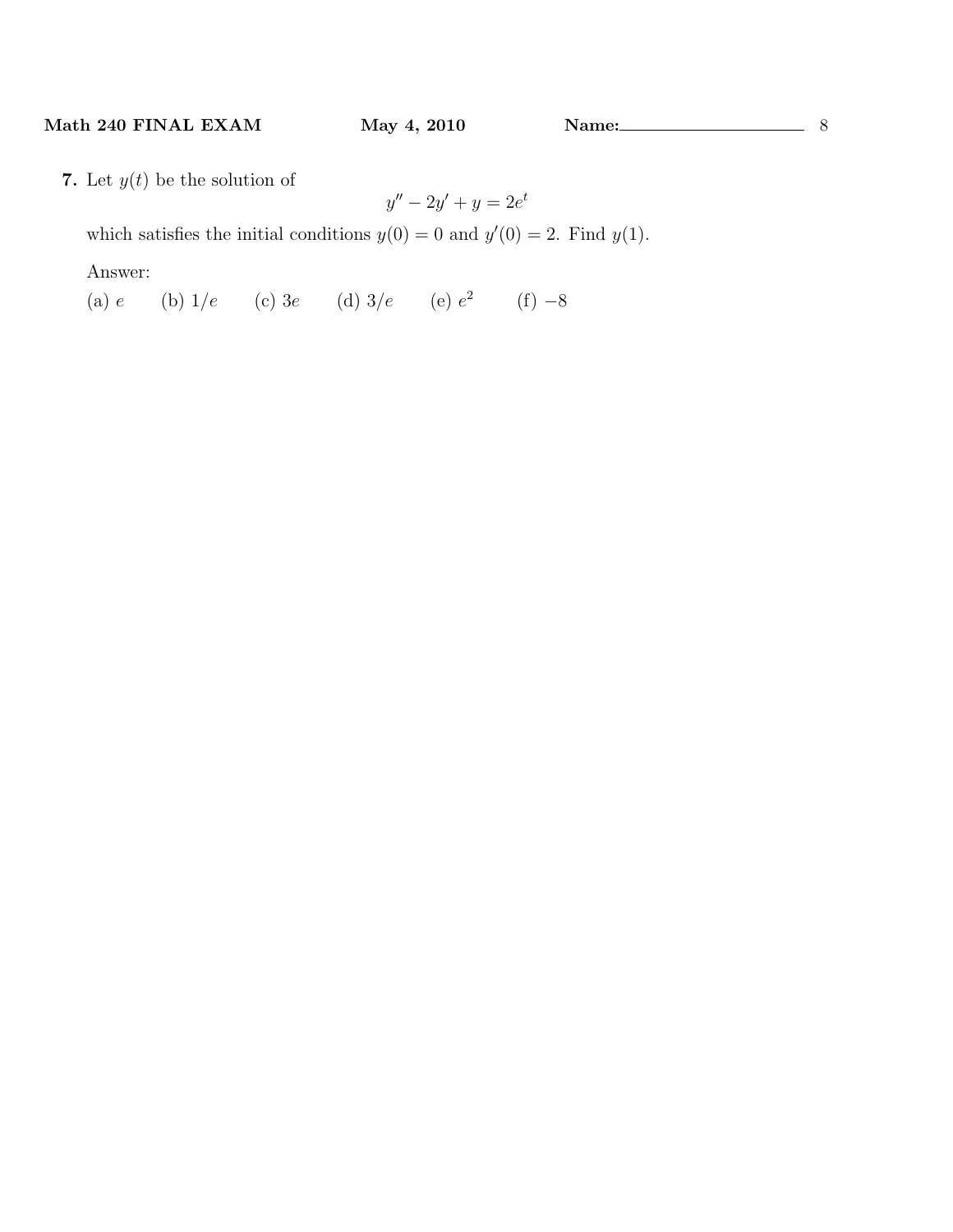8. Find the solution of the differential equation

$$
y'' + 2y' + 5y = 0
$$

subject to the initial conditions  $y(0) = 2$  and  $y'(0) = 2$ .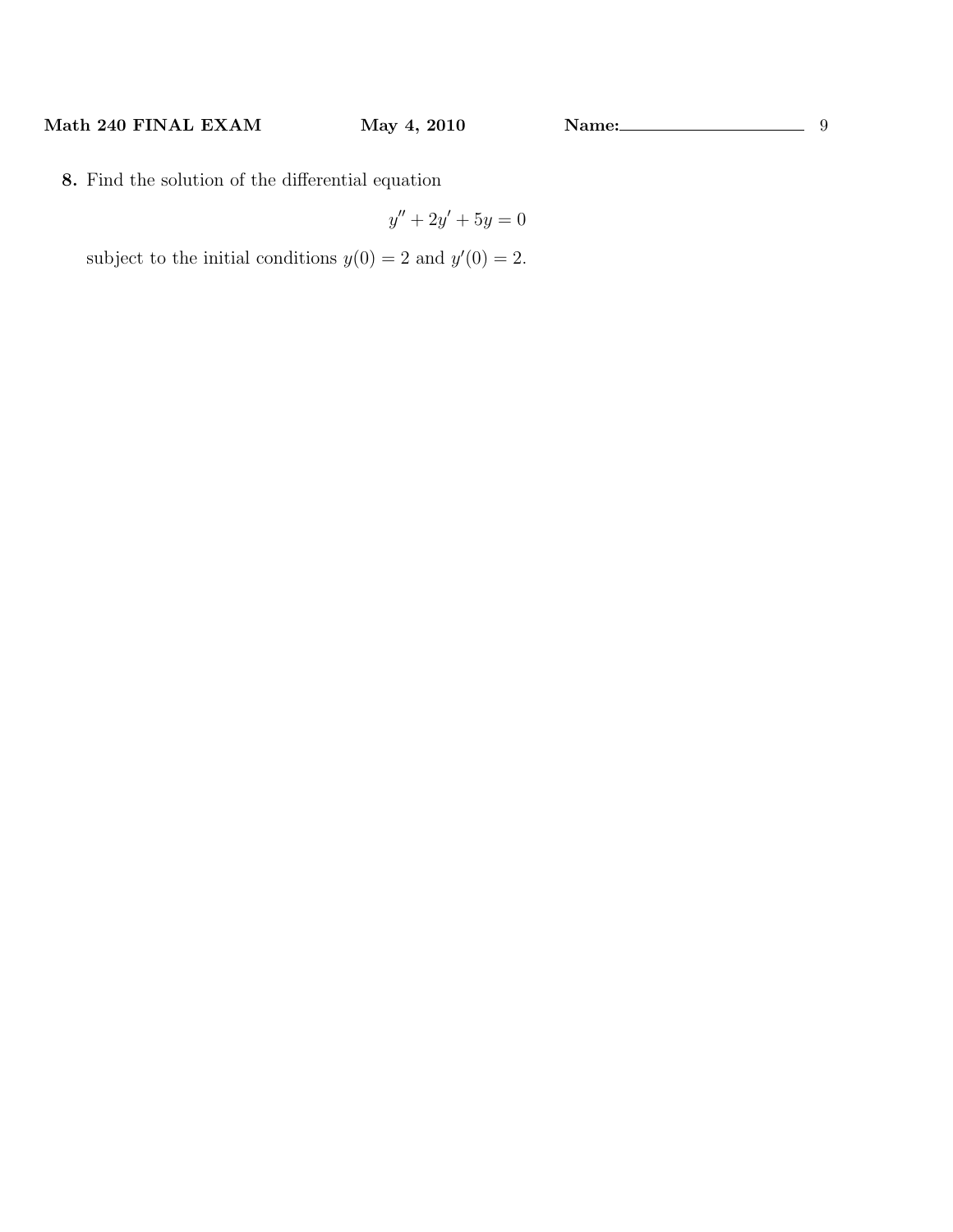**9.** Find the solution  $y(x)$  of

$$
x^2y'' + xy' - y = 0
$$

for which  $y(1) = 2$  and  $y'(1) = 4$ .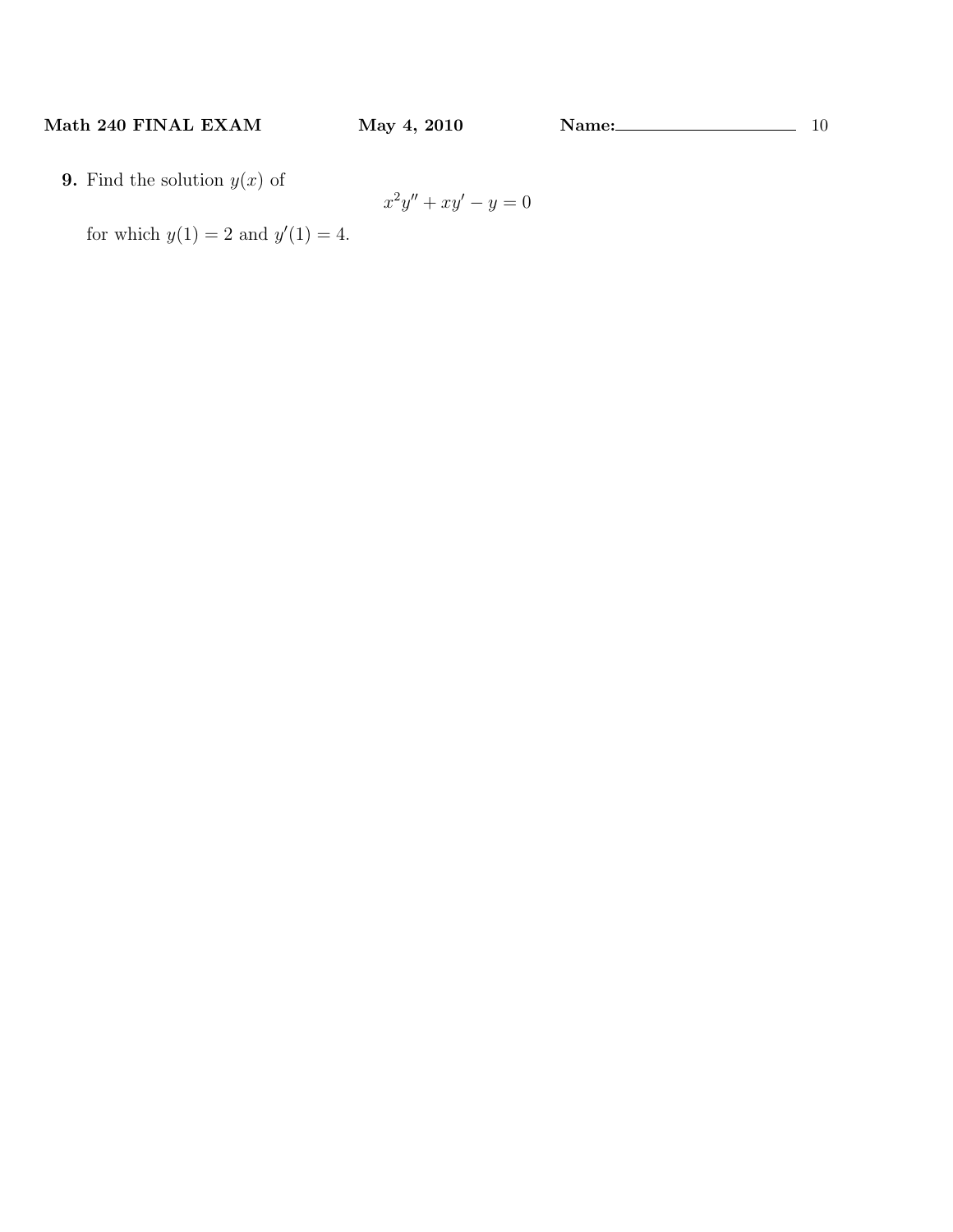10. Find the recurrence relationship for a power series solution of the differential equation

$$
(x^2 + 1)y'' + xy' - y = 0
$$

at  $x = 0$ . Determine the first 4 non-zero terms of the series for the solution with  $y(0) =$  $1, y'(0) = 2.$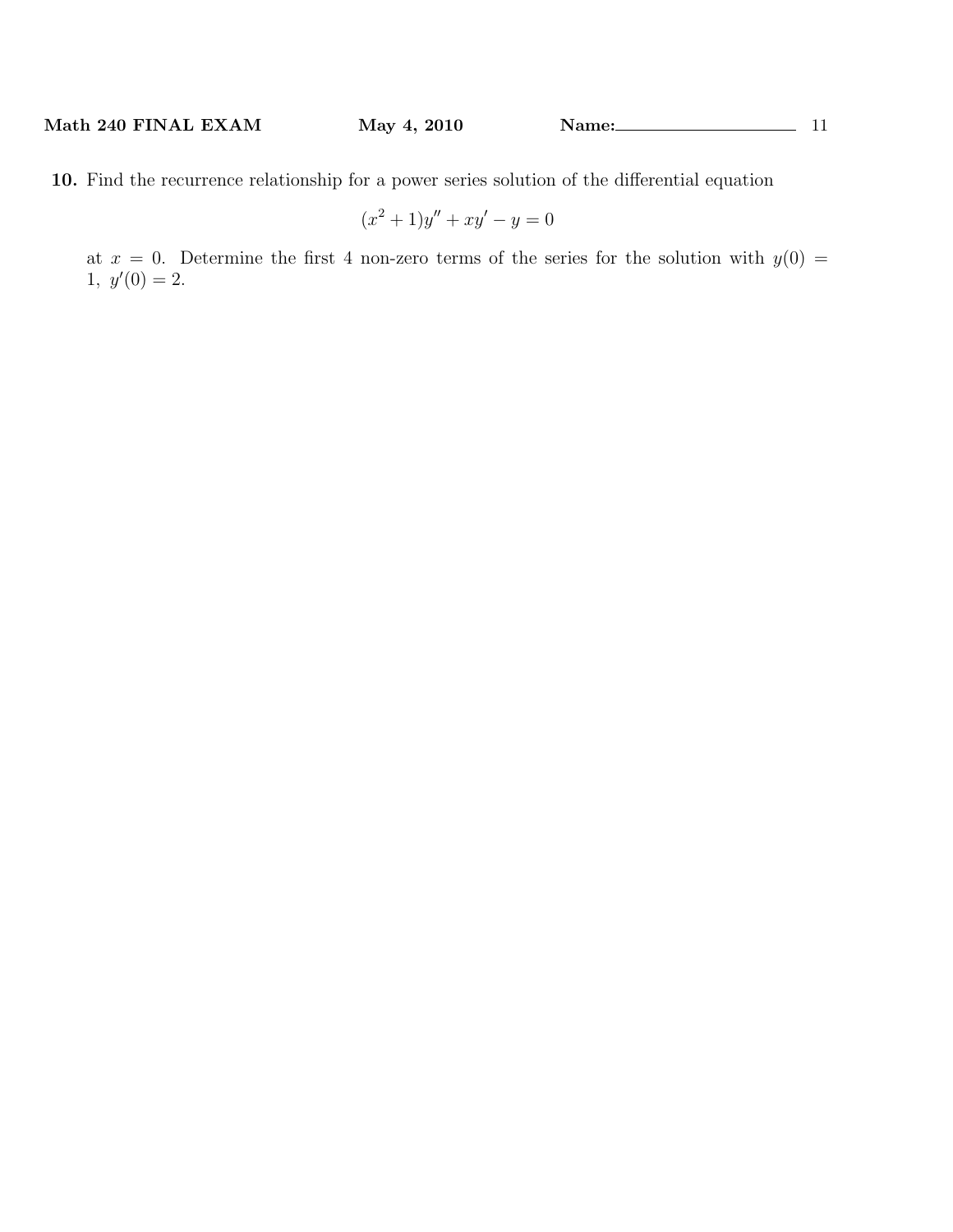11. Find the work done by the force field

$$
\mathbf{F}(x, y, z) = e^y \mathbf{i} + (xe^y + e^z) \mathbf{j} + ye^z \mathbf{k}
$$

in moving a particle from  $(1, 0, 0)$  to  $(0, 1, \pi)$  along the helix  $x = \cos(t)$ ,  $y = \sin(t)$ ,  $z = t$ .

Answer:

(a)  $e^{\pi}$  (b)  $e^{\pi} - 2$  (c)  $e^{\pi} + 1$  (d)  $e^{\pi} - 1$  (e)  $2e^{\pi} - 1$  (f)  $2e^{\pi} - 3$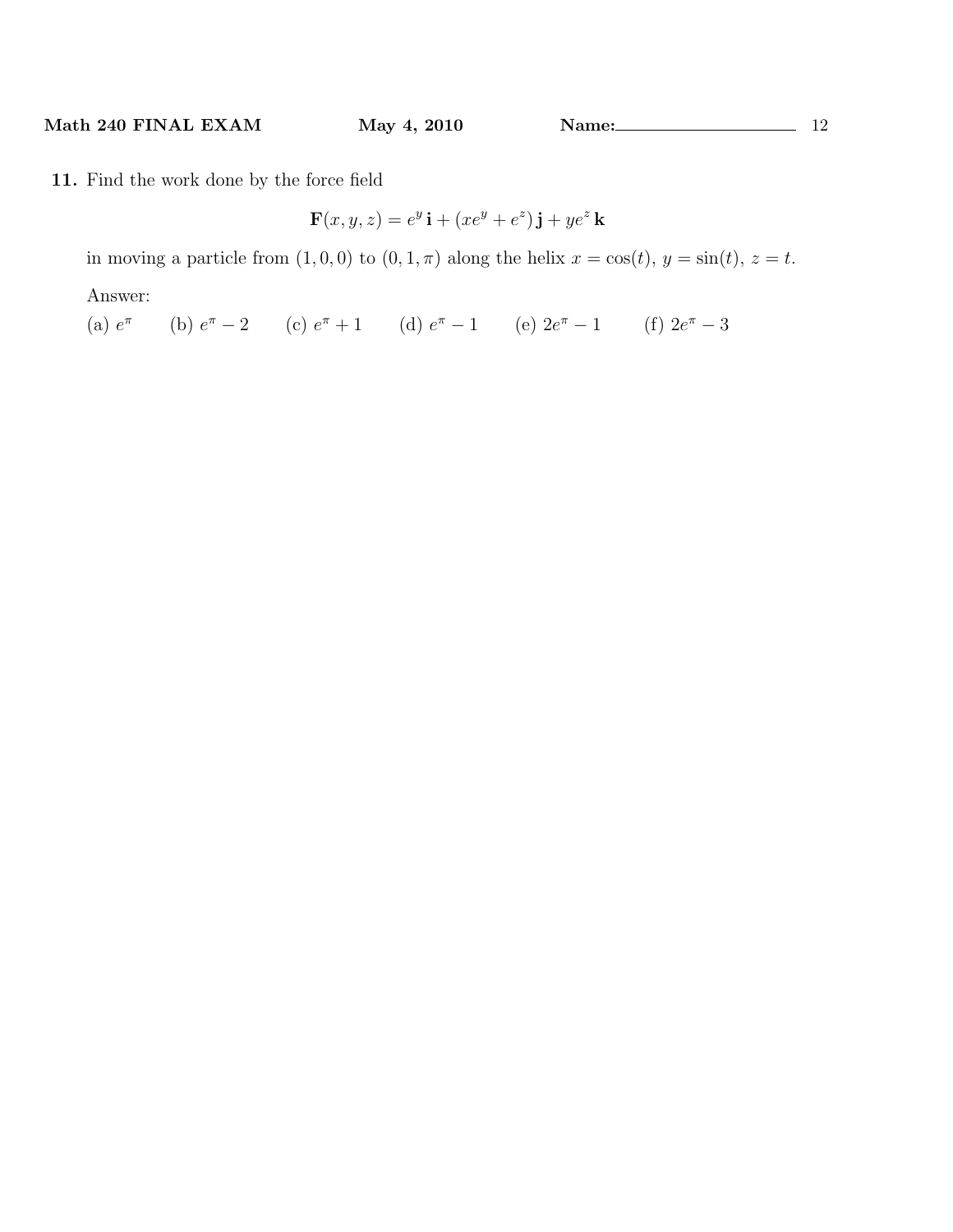12. Let C be the curve that is the intersection of the plane  $x+y+z=1$  and the cylinder  $x^2+y^2=9$ oriented counter-clockwise as viewed from above. Evaluate  $\int$  $\mathcal{C}_{0}^{0}$  $\mathbf{F} \cdot d\mathbf{r}$  where

$$
\mathbf{F}(x, y, z) = -yx^2 \,\mathbf{i} + y^2 z \,\mathbf{j} + z^2 \,\mathbf{k}.
$$

Answer:

(a) 0 (b)  $\frac{1}{2}$  (c)  $\frac{1}{3}$  (d) -2 (e)  $-\frac{1}{4}$ 4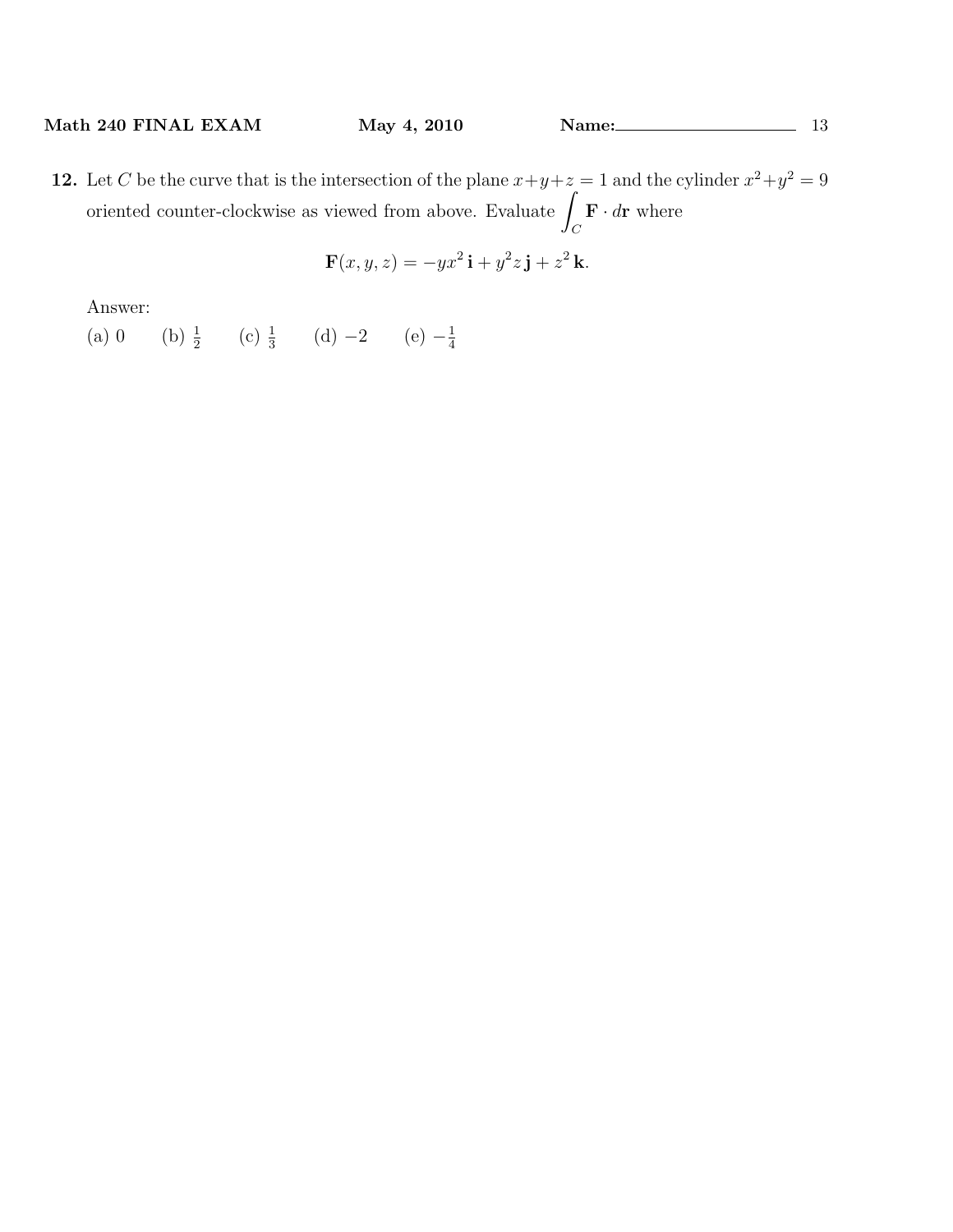13. Let  $\mathbf{F}(x, y) = \langle y^2, 3xy \rangle$  be a vector field in the plane and let C be the closed curve shown in the following picture with a counter-clockwise orientation [the curve  $C_1$  and  $C_3$  travel along a circle of radius 2 and 1, respectively]. Evaluate the line integral  $\beta$  $\mathcal{C}_{0}^{0}$  $\mathbf{F} \cdot d\mathbf{r}$ .



### Answer:

 $(a) -10$  $\frac{14}{3}$  (c)  $\frac{10}{3}$  (d)  $-\frac{10}{5}$  $\frac{10}{5}$  (e)  $\frac{3}{2}$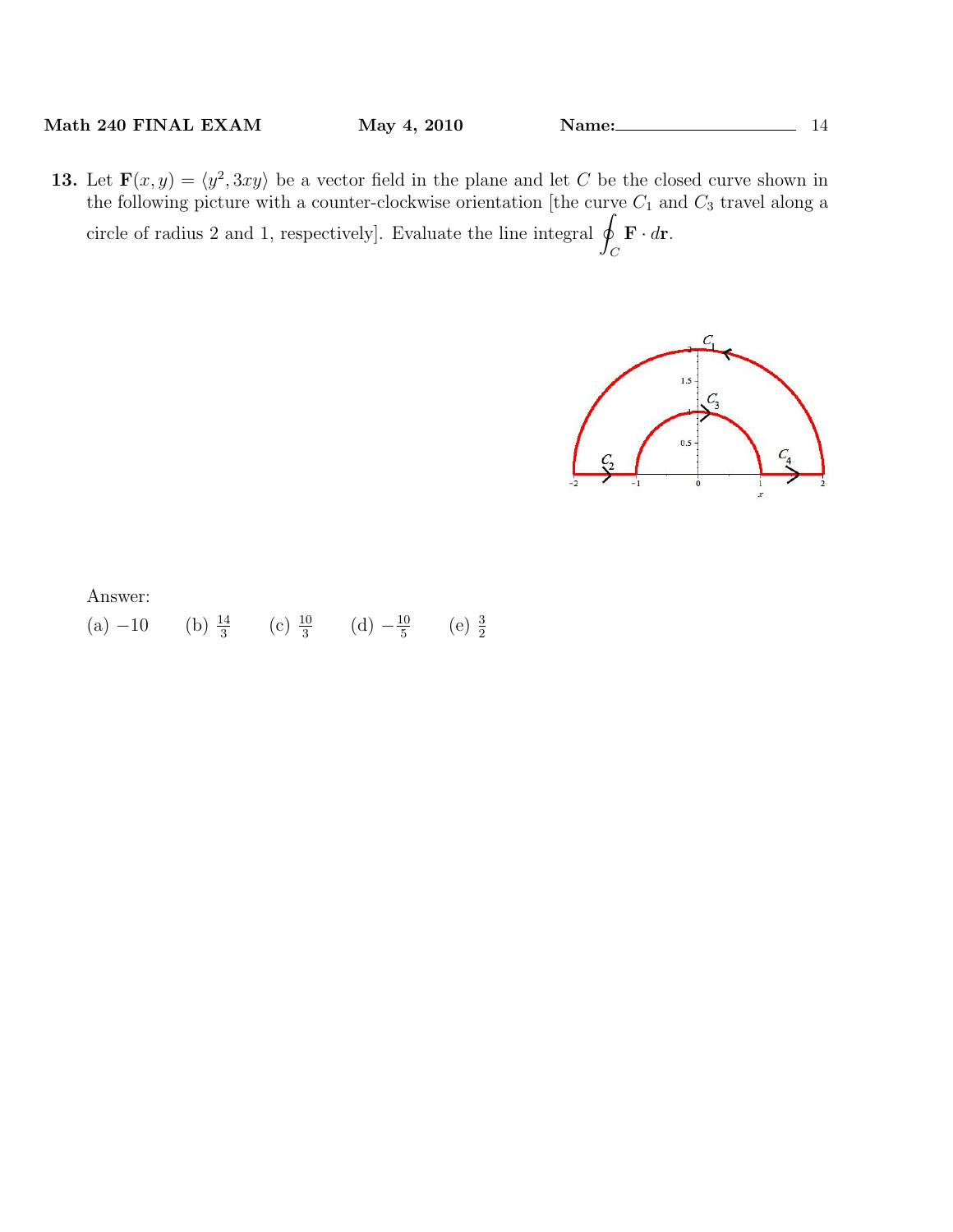14. Find the outward flux  $\iint_S \mathbf{F} \cdot \mathbf{n} dS$  of the vector field  $\mathbf{F} = 3xy^2\mathbf{i} + 3yz^2\mathbf{j} + 3zx^2\mathbf{k}$  where the surface S is the boundary of the region  $1 \leq x^2 + y^2 + z^2 \leq 4$ .